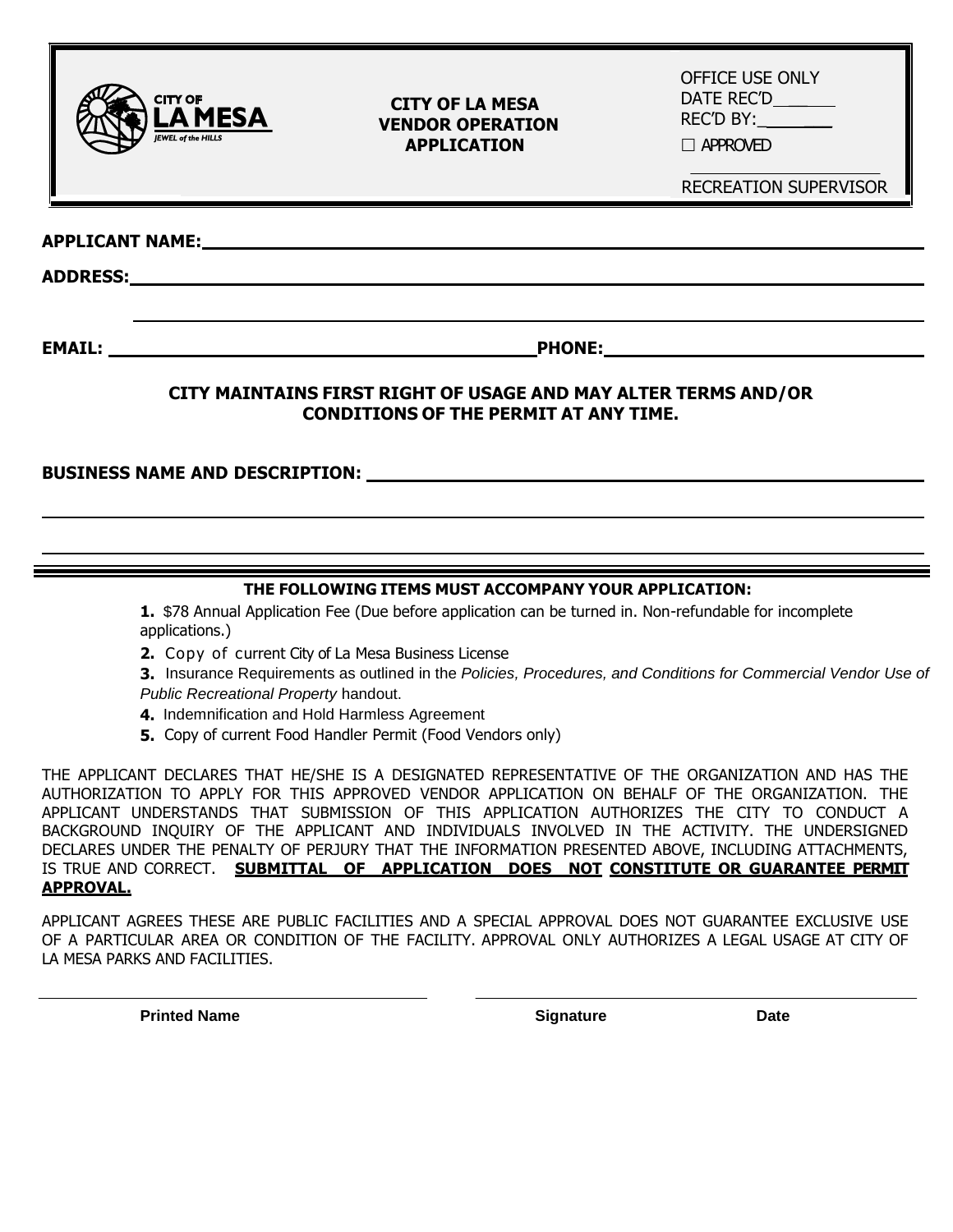#### **INDEMNIFICATION AND HOLD HARMLESS AGREEMENT FOR COMMERCIAL VENDOR USE OF CITY GROUNDS AND FACILITIES**

In consideration for the use of City grounds and facilities and to the furthest extent allowed by law, Vendor does hereby agree to indemnify, hold harmless and defend the City of La Mesa ("City") and its elected officials, officers, officials, employees, agents and volunteers from any and all loss, liability, fines, penalties, forfeitures, costs and damages (whether in contract, tort or strict liability, including but not limited to personal injury, death at any time and property damage) incurred by City, Vendor or any other person, and from any and all claims, demands and actions in law or equity (including attorney's fees and litigation expenses), arising or alleged to have arisen directly or indirectly out of the use of City grounds and facilities. Vendor's obligations under the preceding sentence shall apply regardless of whether City or its elected officials, officers, officials, employees, agents or volunteers are negligent, but shall not apply to any loss, liability, fines, penalties, forfeitures, costs or damages caused solely by the gross negligence, or caused by the willful misconduct, of City or its officers, officials, employees, agents or volunteers.

Vendor acknowledges the contagious nature of COVID-19 and other communicable diseases and voluntarily assumes the risk that Vendor, its officials, officers, employees, agents, volunteers, or invitees may be exposed to, or infected by COVID-19 in the course of providing contracted services for events held on City grounds or facilities, and that such exposure or infection may result in personal injury, illness, permanent disability, and death. Vendor understands that the risk of becoming exposed to or infected by COVID-19 in the course of providing contracted services for events held on City grounds or facilities may result from the actions, omissions, or negligence of Vendor and others, including, but not limited to, City employees, volunteers, and event participants and their families.

Throughout the life of this Agreement, Vendor shall pay for and maintain in full force and effect all insurance as required in application, which is incorporated into and part of this Agreement, or as may be authorized or required in writing by City Manager or his/her designee at any time and in his/her sole discretion.

Vendor shall conduct all defense at his/her/its sole cost. The fact that insurance is obtained by Vendor shall not be deemed to release or diminish the liability of Vendor, including, without limitation, liability assumed under this Agreement. The duty to indemnify shall apply to all claims regardless of whether any insurance policies are applicable. The duty to defend hereunder is wholly independent of and separate from the duty to indemnify and such duty to defend exists regardless of any ultimate liability of Vendor. The policy limits do not act as a limitation upon the amount of defense and/or indemnification to be provided by Vendor. Approval or purchase of any insurance contracts or policies shall in no way relieve from liability nor limit the liability of Vendor, its officials, officers, employees, agents, volunteers or invitees.

City shall be reimbursed for all costs and attorney's fees incurred by City in enforcing this Agreement.

This Indemnification and Hold Harmless Agreement shall survive the use of City grounds and facilities.

**The undersigned acknowledges that he/she (i) has read and fully understands the content of this Indemnification and Hold Harmless Agreement; (ii) is aware that this is a contract between the City and Vendor; (iii) has had the opportunity to consult with his/her attorney, in his/her discretion; (iv) is fully aware of the legal consequences of signing this document; and (v) is the Vendor or his/her/its authorized signatory.** 

| Signed, sealed and delivered this ______ day of ______ | 2022.                   |
|--------------------------------------------------------|-------------------------|
| Vendor Signature                                       | Witness                 |
| <b>Print Name</b>                                      | <b>Print Name</b>       |
| <b>Address</b>                                         | <b>Address</b>          |
| Telephone Number                                       | <b>Telephone Number</b> |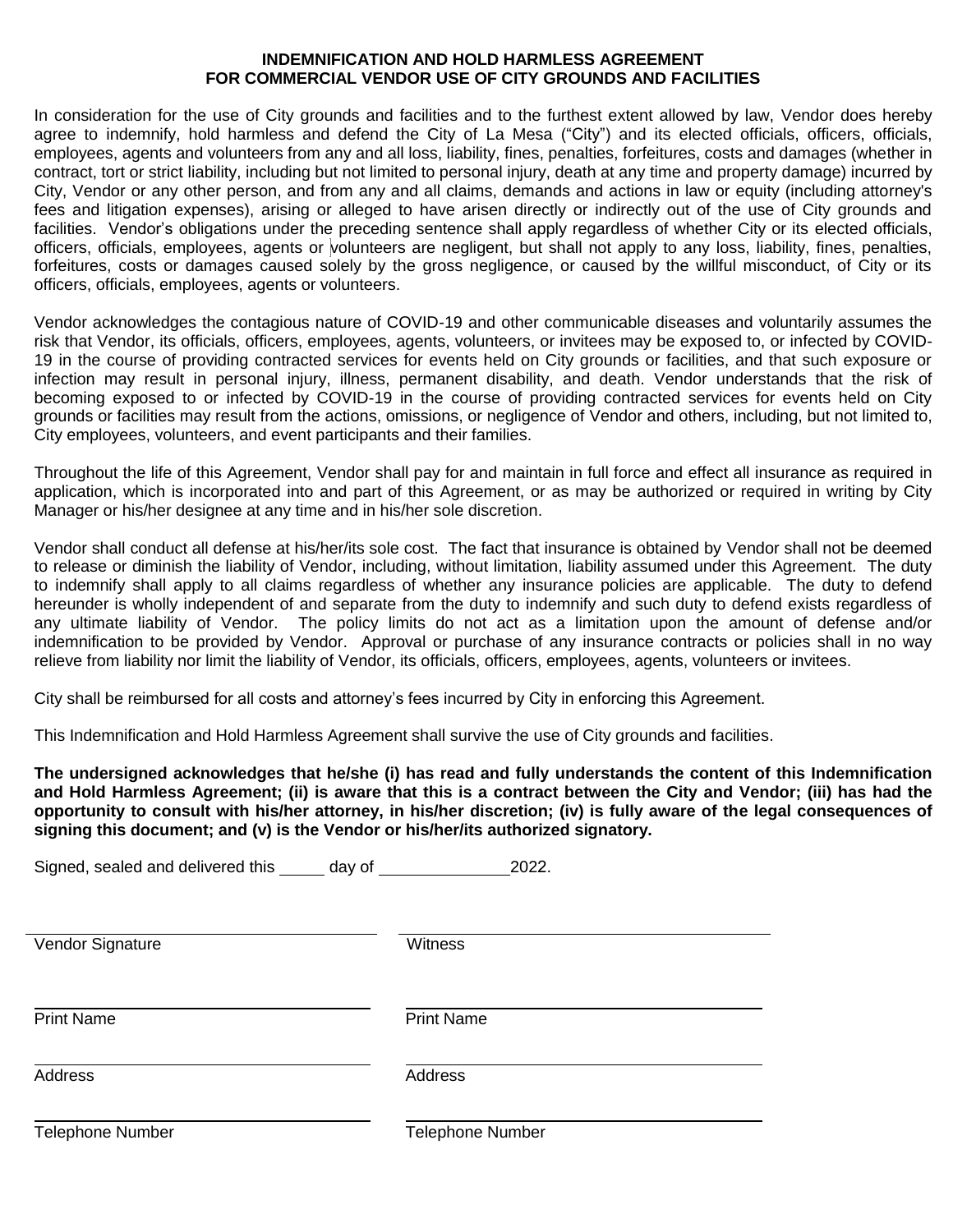# **POLICIES, PROCEDURES, AND CONDITIONS FOR COMMERCIAL VENDOR USE OF PUBLIC RECREATIONAL PROPERTY**

The purpose of this policy is to establish an effective mechanism for allowing activities or services provided by Commercial Operators (individuals or organizations, including non-profit organizations) who receive a form of payment or other consideration as fee for activities while safeguarding the City's public recreational property and the rights of public recreational property users who access and use these facilities.

Section 9.08.050 of the La Mesa Municipal code regulates commercial use or professional instruction on public recreational property and all Commercial Operators desiring to conduct activities on public recreational property must obtain a permit. This policy and the procedures established for this application process provide City staff the opportunity to review the Commercial Operator's proposed activities plan for its impacts to the general public's regular use and enjoyment of the facility as well as maintenance and operations of the City's park and recreational facilities. The proposed activities' potential impacts will be reviewed and evaluated on a case-by-case basis and activities determined to create excessive negative impacts may be conditioned or prohibited at the sole and exclusive discretion of City staff.

Vendor approvals will be granted on an annual and vendor approval for one year does not guarantee approval for additional years. Only one application per calendar quarter per activity use for each applicant will be considered for vendor approval. Within this application process an activity or use is defined as: attractions and equipment usage on City property, selling of products or services on City property, food services including cooking on City property. City property is defined as parks or facilities managed by the City of La Mesa.

Submission of an application indicates the applicant's acceptance of and compliance with all policies, procedures, and conditions of the application as well as all other laws and regulations pertaining to public recreational properties. In addition to the application, Commercial Operators must submit the following at the time of application:

- **Permit application fee of \$78** 
	- 1. Due before submission of the application. Insurance documentation will not be reviewed for accuracy until the fee is paid.
	- 2. Application fee is non-refundable, including incomplete applications.
- Copy of a current City of La Mesa Business License
- **Insurance Requirements:** 
	- 1. General Liability Insurance with limits of liability of not less than the following: \$1,000,000 per occurrence for bodily injury and property damage \$1,000,000 per occurrence for personal and advertising injury \$2,000,000 general aggregate Certificate Holder on the certificate of insurance shall be listed as: *City of La Mesa, 8130*

*Allison Avenue, La Mesa, CA, 91942*

- 2. **Additional Insured Endorsement** naming the *City of La Mesa, its elected officials, officers, officials, agents, employees and volunteers* as the additional insured.
- 3. **Primary and Non-Contributory Endorsement**: The General Liability policy shall be endorsed so Applicant's insurance shall be primary and no contribution shall be required of *City of La Mesa, its elected officials, officers, officials, employees, agents and volunteers.*
- 4. **Workers' Compensation Insurance** as required by the State of California and Employer's Liability Insurance, unless Applicant states that it is not subject to California Labor Code Sections 3300, Workers' Compensation coverage, and that no natural persons will be employed by the Applicant pursuant to this Application. The Workers' Compensation insurance policy shall contain a **Waiver of Subrogation** as to *City of La Mesa, its elected officials, officers, officials, employees, agents and volunteers.*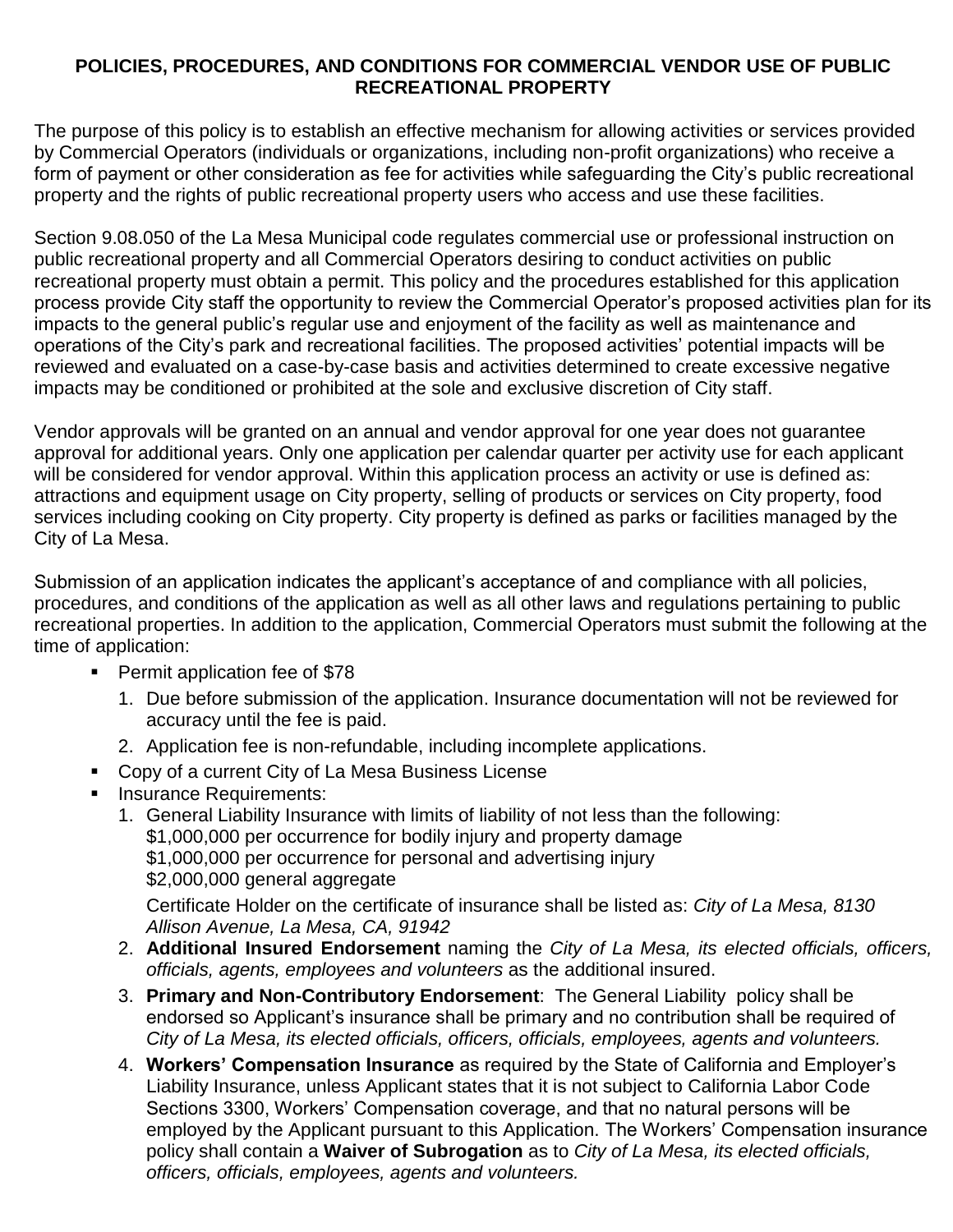If Applicant does not have employees or volunteers, the following written statement needs to be submitted: "Under penalty of perjury, I do herby attest that *Applicant Name* does not have any employees and/or volunteers, and, therefore, it is not required by law to maintain Workers' Compensation insurance."

■ Indemnification and Hold Harmless Agreement (Exhibit A)

Completed applications and all required attachments should be submitted to the attention of:

 Recreation Supervisor La Mesa Community Services Department 4975 Memorial Drive La Mesa CA 91942

All applications for vendor use of public recreational property shall be evaluated on a case-by-case basis. City staff shall consider the following criteria when reviewing and evaluating vendor applications and proposed activities:

- Is the proposed use in compliance with all federal, state or local laws, local rules and regulations, and Departmental policies and procedures?
- Is the proposed use a common and customary use of public recreational property or is it not generally recreational in nature?
- Does the proposed use present a substantial risk of having a negative impact on the public health or safety?
- Does the proposed use present a substantial risk of having a negative impact on the public recreational property, other City property, or nearby private property?
- Does the proposed use present a substantial risk of having a negative impact on the public's ability to access or use any public recreational property?
- Does the proposed use present a substantial risk for damage to public recreational property that exceeds the value of the activity being conducted?
- Does the proposed use have the potential for noise, vibration, or glare that will likely cause a substantial nuisance to other public recreational property users, persons traveling on nearby streets, or to residents or occupants of nearby private property?
- Has the applicant made any false or misleading statements on the application or failed or refused to provide relevant information concerning the proposed use?

Vendor approvals are a privilege, not a right, and may be revoked at any time, for any reason, at the sole and exclusive discretion of the City. An approved vendor may not assign their approval to another Commercial Operator (individual or organization).

The City of La Mesa makes no warranties or guarantees as to the suitability or unsuitability of any public recreational property and vendor accepts the assigned site "as is."

Public recreational property is intended for shared use by all and vendors shall not be granted exclusive use of any public recreational property. Vendors may not deny or restrict access to any public recreational property to the point of hampering other users' enjoyment of the site.

Any City of La Mesa city-sponsored or conducted events, programs, and activities shall have priority over all other requests for use of City public recreational properties.